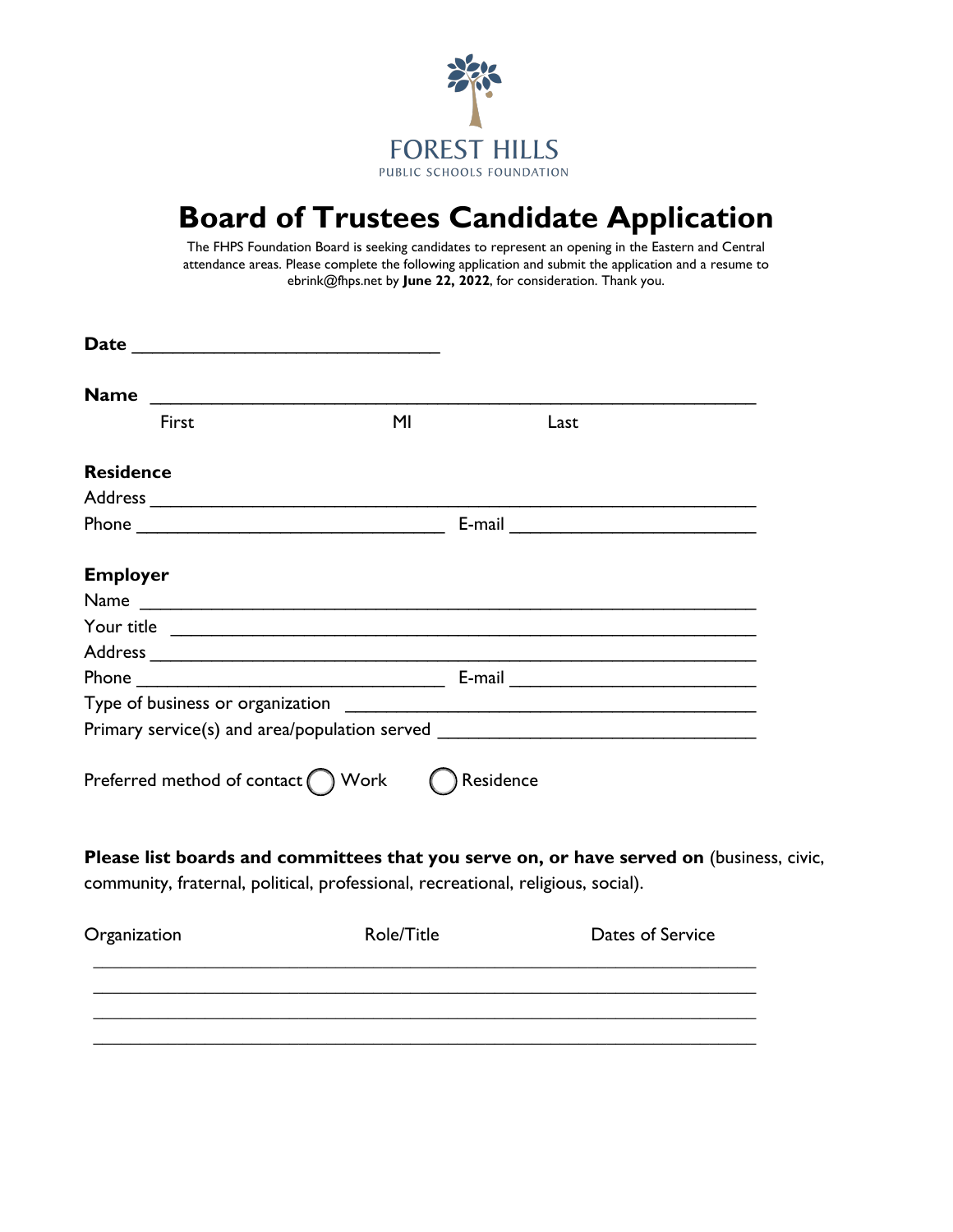## **Education/Training/Certificates**

**Optional** – Have you received any awards or honors that you'd like to mention?

**\_\_\_\_\_\_\_\_\_\_\_\_\_\_\_\_\_\_\_\_\_\_\_\_\_\_\_\_\_\_\_\_\_\_\_\_\_\_\_\_\_\_\_\_\_\_\_\_\_\_\_\_\_\_\_\_\_\_\_\_\_\_\_\_\_\_\_\_\_\_\_ \_\_\_\_\_\_\_\_\_\_\_\_\_\_\_\_\_\_\_\_\_\_\_\_\_\_\_\_\_\_\_\_\_\_\_\_\_\_\_\_\_\_\_\_\_\_\_\_\_\_\_\_\_\_\_\_\_\_\_\_\_\_\_\_\_\_\_\_\_\_\_ \_\_\_\_\_\_\_\_\_\_\_\_\_\_\_\_\_\_\_\_\_\_\_\_\_\_\_\_\_\_\_\_\_\_\_\_\_\_\_\_\_\_\_\_\_\_\_\_\_\_\_\_\_\_\_\_\_\_\_\_\_\_\_\_\_\_\_\_\_\_\_** 

**\_\_\_\_\_\_\_\_\_\_\_\_\_\_\_\_\_\_\_\_\_\_\_\_\_\_\_\_\_\_\_\_\_\_\_\_\_\_\_\_\_\_\_\_\_\_\_\_\_\_\_\_\_\_\_\_\_\_\_\_\_\_\_\_\_\_\_\_\_\_\_ \_\_\_\_\_\_\_\_\_\_\_\_\_\_\_\_\_\_\_\_\_\_\_\_\_\_\_\_\_\_\_\_\_\_\_\_\_\_\_\_\_\_\_\_\_\_\_\_\_\_\_\_\_\_\_\_\_\_\_\_\_\_\_\_\_\_\_\_\_\_\_ \_\_\_\_\_\_\_\_\_\_\_\_\_\_\_\_\_\_\_\_\_\_\_\_\_\_\_\_\_\_\_\_\_\_\_\_\_\_\_\_\_\_\_\_\_\_\_\_\_\_\_\_\_\_\_\_\_\_\_\_\_\_\_\_\_\_\_\_\_\_\_** 

**\_\_\_\_\_\_\_\_\_\_\_\_\_\_\_\_\_\_\_\_\_\_\_\_\_\_\_\_\_\_\_\_\_\_\_\_\_\_\_\_\_\_\_\_\_\_\_\_\_\_\_\_\_\_\_\_\_\_\_\_\_\_\_\_\_\_\_\_\_\_\_ \_\_\_\_\_\_\_\_\_\_\_\_\_\_\_\_\_\_\_\_\_\_\_\_\_\_\_\_\_\_\_\_\_\_\_\_\_\_\_\_\_\_\_\_\_\_\_\_\_\_\_\_\_\_\_\_\_\_\_\_\_\_\_\_\_\_\_\_\_\_\_ \_\_\_\_\_\_\_\_\_\_\_\_\_\_\_\_\_\_\_\_\_\_\_\_\_\_\_\_\_\_\_\_\_\_\_\_\_\_\_\_\_\_\_\_\_\_\_\_\_\_\_\_\_\_\_\_\_\_\_\_\_\_\_\_\_\_\_\_\_\_\_** 

How do you feel the Forest Hills Public Schools Foundation would benefit from your involvement on the Board?

**Skills, experience and interests** (Please check all that apply)

| Finance, accounting              | Education, instruction |
|----------------------------------|------------------------|
| Personnel, human resources       | Special events         |
| Administration, management       | <b>Grant writing</b>   |
| Nonprofit experience             | Fundraising            |
| Community service                | Outreach, advocacy     |
| Policy development               | Other                  |
| Program evaluation               | Other                  |
| Public relations, communications | Other                  |

**\_\_\_\_\_\_\_\_\_\_\_\_\_\_\_\_\_\_\_\_\_\_\_\_\_\_\_\_\_\_\_\_\_\_\_\_\_\_\_\_\_\_\_\_\_\_\_\_\_\_\_\_\_\_\_\_\_\_\_\_\_\_\_\_\_\_\_\_\_\_\_ \_\_\_\_\_\_\_\_\_\_\_\_\_\_\_\_\_\_\_\_\_\_\_\_\_\_\_\_\_\_\_\_\_\_\_\_\_\_\_\_\_\_\_\_\_\_\_\_\_\_\_\_\_\_\_\_\_\_\_\_\_\_\_\_\_\_\_\_\_\_\_ \_\_\_\_\_\_\_\_\_\_\_\_\_\_\_\_\_\_\_\_\_\_\_\_\_\_\_\_\_\_\_\_\_\_\_\_\_\_\_\_\_\_\_\_\_\_\_\_\_\_\_\_\_\_\_\_\_\_\_\_\_\_\_\_\_\_\_\_\_\_\_** 

**\_\_\_\_\_\_\_\_\_\_\_\_\_\_\_\_\_\_\_\_\_\_\_\_\_\_\_\_\_\_\_\_\_\_\_\_\_\_\_\_\_\_\_\_\_\_\_\_\_\_\_\_\_\_\_\_\_\_\_\_\_\_\_\_\_\_\_\_\_\_\_ \_\_\_\_\_\_\_\_\_\_\_\_\_\_\_\_\_\_\_\_\_\_\_\_\_\_\_\_\_\_\_\_\_\_\_\_\_\_\_\_\_\_\_\_\_\_\_\_\_\_\_\_\_\_\_\_\_\_\_\_\_\_\_\_\_\_\_\_\_\_\_ \_\_\_\_\_\_\_\_\_\_\_\_\_\_\_\_\_\_\_\_\_\_\_\_\_\_\_\_\_\_\_\_\_\_\_\_\_\_\_\_\_\_\_\_\_\_\_\_\_\_\_\_\_\_\_\_\_\_\_\_\_\_\_\_\_\_\_\_\_\_\_** 

Please list your past and present involvement with the Forest Hills Public Schools.

School Affiliation: Please list the school(s) your children currently attend, have graduated from, and/or the attendance area you reside in.